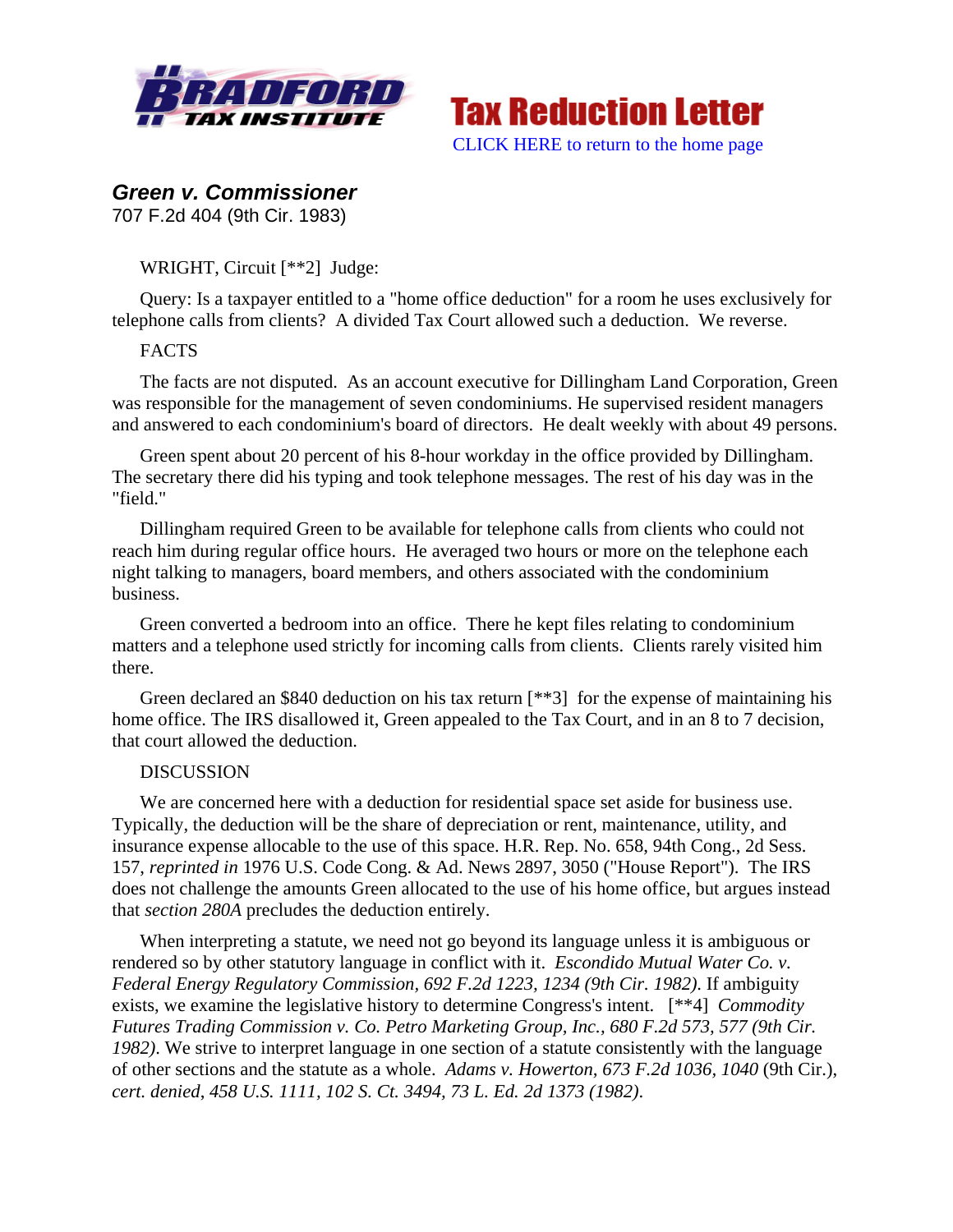[\*406] I. *The Plain Language of the Statute*

Part (a) of *section 280A* establishes the presumption that no deduction will be allowed with respect to business use of a dwelling unit used also as a residence. A taxpayer qualifies for a deduction only by meeting one of three exceptions, including the one at issue here:

 $(c)(1) \ldots$  Subsection (a) shall not apply to any item to the extent such item is allocable to a portion of the dwelling unit which is exclusively used on a regular basis -- . . .

 (B) as a place of business which is used by patients, clients, or customers in meeting or dealing with the [\*\*5] taxpayer in the normal course of his trade or business, . . .

In the case of an employee, the preceding sentence shall apply only if the exclusive use referred to in the preceding sentence is for the convenience of his employer.

#### *26 U.S.C. § 280A(c)(1)*. 1

. . .

1 The relevant portions of *section 280A(a)* and *(c)* provide:

*§ 280A*. Disallowance of certain expenses in connection with business use of home, rental of vacation homes, etc.

 (a) General rule. -- Except as otherwise provided in this section, in the case of a taxpayer who is an individual or an electing small business corporation, no deduction otherwise allowable under this chapter shall be allowed with respect to the use of a dwelling unit which is used by the taxpayer during the taxable year as a residence.

(c) Exceptions for certain business or rental use; limitation on deductions for such use. -- (1) Certain business use. -- Subsection (a) shall not apply to any item to the extent such item is allocable to a portion of the dwelling unit which is exclusively used on a regular basis --

 (A) the principal place of business for any trade or business of the taxpayer.

(B) as a place of business which is used by patients, clients, or customers in meeting or dealing with the taxpayer in the normal course of his trade or business, or

(C) in the case of a separate structure which is not attached to the dwelling unit, in connection with the taxpayer's trade or business.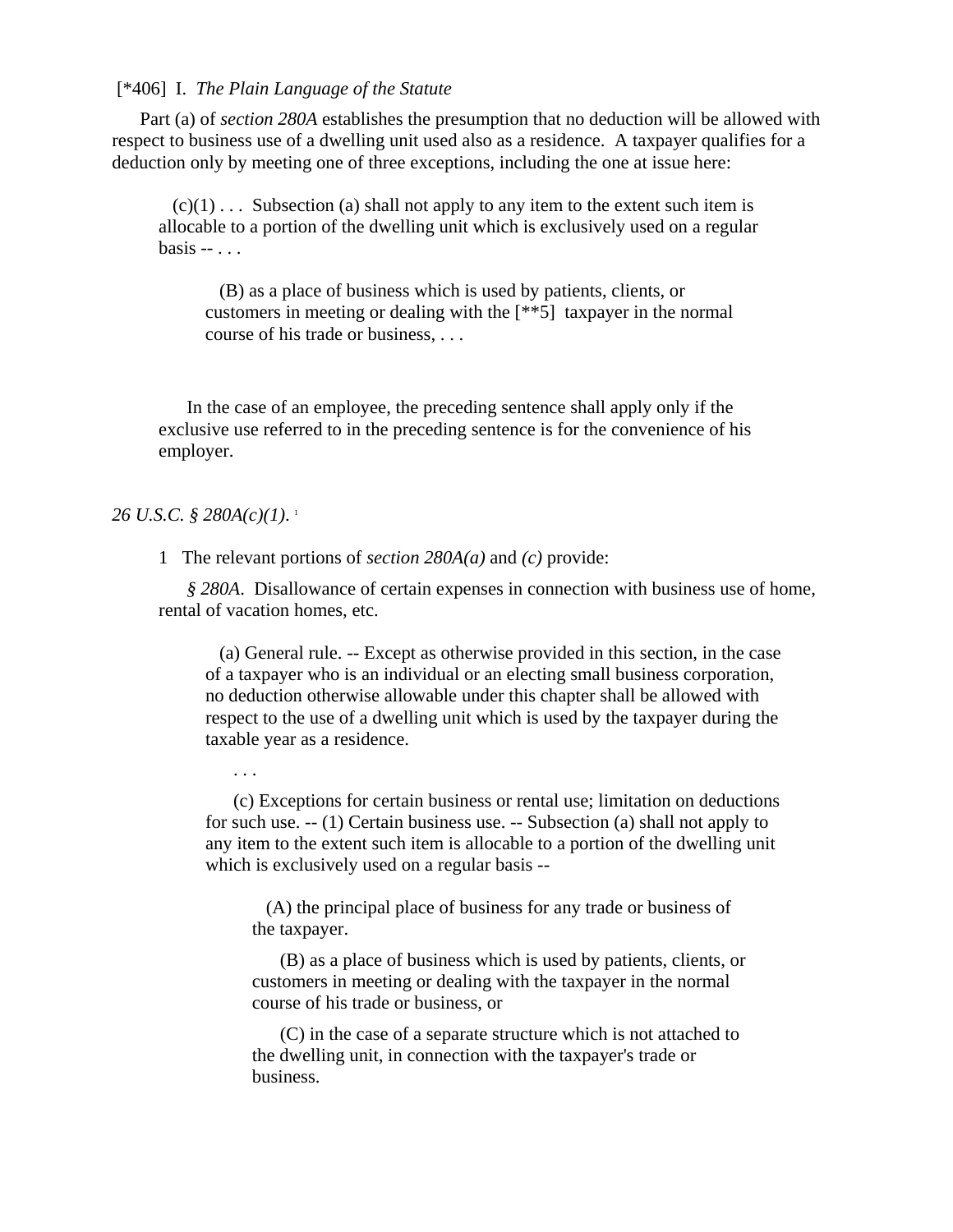In the case of an employee, the preceding sentence shall apply only if the exclusive use referred to in the preceding sentence is for the convenience of his employer.

(2) Certain storage use. -- Subsection (a) shall not apply to any item to the extent such item is allocable to space within the dwelling unit which is used on a regular basis as a storage unit for the inventory of the taxpayer held for use in the taxpayer's trade or business of selling products at retail or wholesale, but only if the dwelling unit is the sole fixed location of such trade or business.

. . .

#### *26 U.S.C. § 280A(a)*, *(c)*.

[\*\*6] The IRS acknowledges that Green's employer required him to receive telephone calls at night, and that Green regularly and exclusively used the room for business. It disputes that telephone calls from clients constituted use by clients of a room in Green's home.

Green's use of the room is not enough. The plain language of the statute requires that the office be *used by clients* as a place of business for meeting or dealing with the taxpayer. Ordinarily, one cannot use a room unless one has physical contact with it. We think the majority of the Tax Court waxed somewhat metaphysical when it decided that clients who called Green on the phone were using the room in which the phone was located.

The majority of that court argued that Congress could have limited the deduction explicitly to in-person contact. It asserted that if "meeting" connotes a personal appearance by the client, "dealing" must connote something else, such as telephone contact. It argued that the IRS's interpretation renders "dealing" surplus language.

We find no evidence that "dealing" was a veiled reference to phone contact, nor do we consider the language surplusage. The IRS points out that "dealing" [\*\*7] might connote personal contact through which a deal is arranged, while "meeting" would apply to contact that does not have a business deal as its goal. Alternatively, the IRS suggests that "dealing" could refer to clients' meeting with the taxpayer's employee or agent, while "meeting" could refer to personal contact with the taxpayer. Either interpretation is plausible.

The only circuit court to consider the question has disallowed the deduction. In [\*407] *Cousino v. Commissioner, 679 F.2d 604* (6th Cir.), *cert. denied*, *459 U.S. 1038, 103 S. Ct. 451, 74 L. Ed. 2d 605 (1982)*, the court denied a home office deduction to a teacher who graded papers and called parents from an area set aside in his trailer home. The court ruled that the taxpayer had not shown use of the area in his home because he had not alleged that any students or parents visited him at his "home office." *679 F.2d at 605*.

The plain language of the statute suggests that the deduction should apply only to home offices visited by the taxpayer's clients. Because the question has divided the Tax Court, however, we shall examine the legislative history and the [\*\*8] other sections of the statute.

#### II. *Legislative History*

Congress enacted *section 280A* to resolve a dispute between the IRS and the Tax Court over home office deductions. Before that enactment, the only limitation on home office deductions